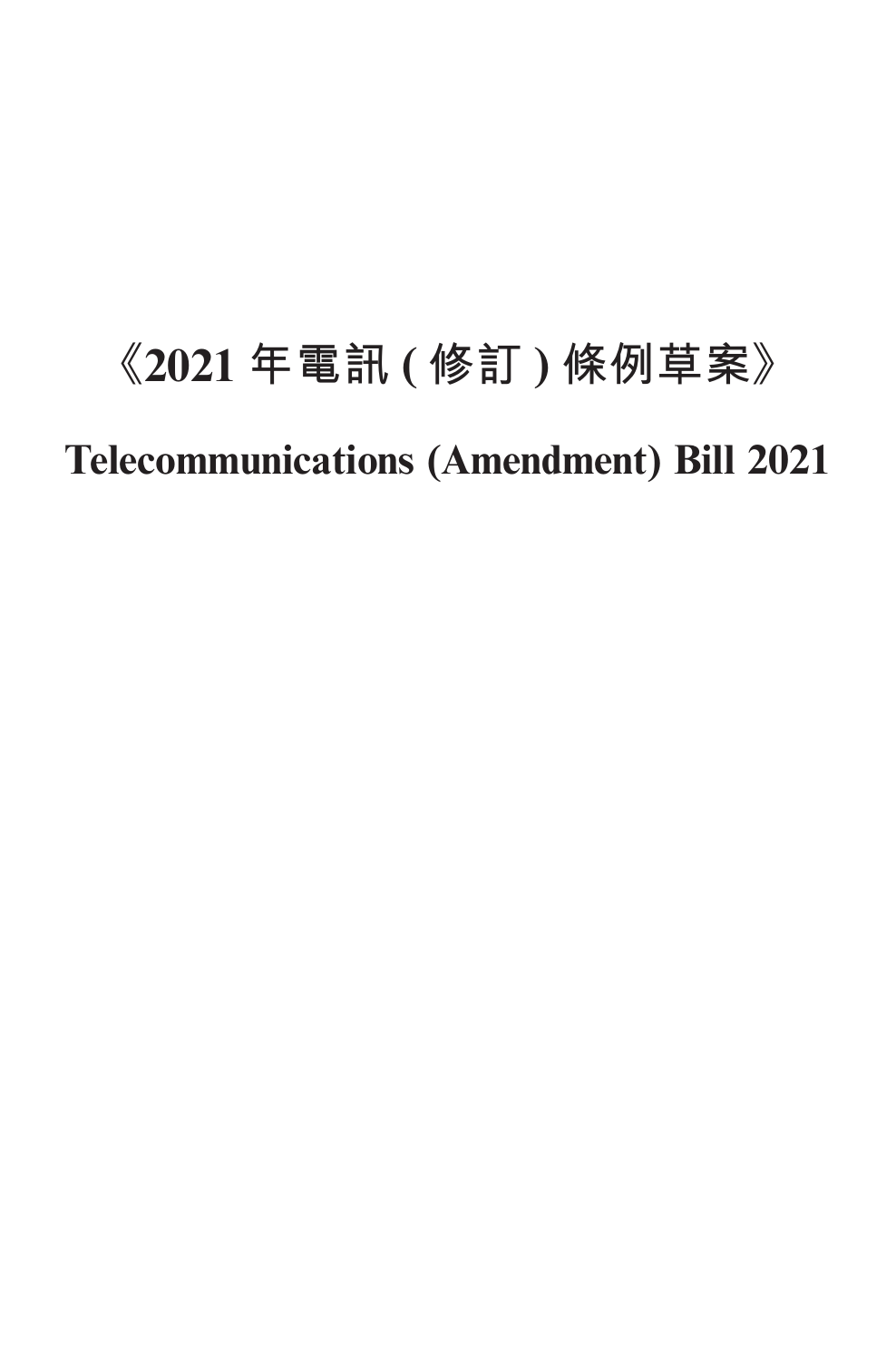# **Telecommunications (Amendment) Bill 2021**

# **Contents**

| Clause |         | Page                                                                              |  |
|--------|---------|-----------------------------------------------------------------------------------|--|
|        |         | Part 1                                                                            |  |
|        |         | Preliminary                                                                       |  |
| 1.     |         |                                                                                   |  |
| 2.     |         |                                                                                   |  |
|        |         | Part 2                                                                            |  |
|        |         | Amendments to Telecommunications Ordinance (Cap. 106)                             |  |
| 3.     |         |                                                                                   |  |
| 4.     |         |                                                                                   |  |
|        | 7AB.    |                                                                                   |  |
| 5.     |         |                                                                                   |  |
|        | 18A.    | Requirements relating to work near<br>underground telecommunications lines  C3947 |  |
| 6.     |         |                                                                                   |  |
|        | $22A$ . | Contravention of section 18A an offence  C3949                                    |  |
|        | 22B.    | Use of guidelines in criminal proceedings                                         |  |
| 7.     |         |                                                                                   |  |
|        | 32CA.   |                                                                                   |  |
| 8.     |         |                                                                                   |  |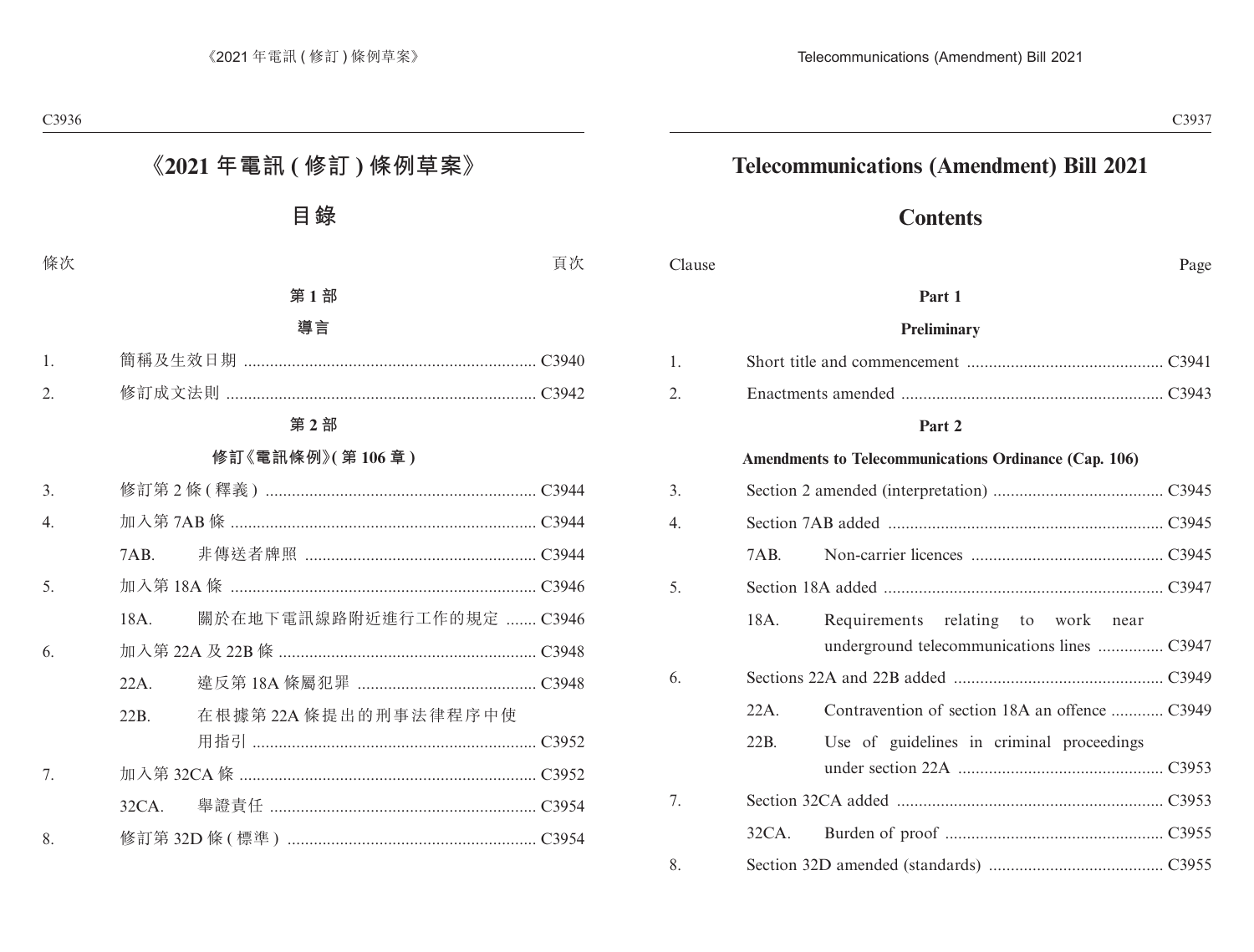#### Telecommunications (Amendment) Bill 2021

|        | C3939                                                |
|--------|------------------------------------------------------|
| Clause | Page                                                 |
| 9.     | Part 5C heading amended (appeals relating to section |
|        |                                                      |
| 10.    |                                                      |
| 11.    | Section 32M amended (establishment and membership    |
|        |                                                      |
| 12.    | Section 32N amended (appeals to Appeal Board)  C3957 |
| 13.    | Section 32O amended (procedure and powers of Appeal  |
|        |                                                      |
| 14.    |                                                      |
| 15.    | Section 36C amended (Authority or court may impose   |
|        |                                                      |
| 16.    |                                                      |
|        | 45.<br>Transitional and savings provisions-          |
|        | Telecommunications (Amendment) Ordinance             |
|        |                                                      |
|        | $\mathbf{D} \rightarrow \mathbf{A}$                  |

#### **Part 3**

#### **Consequential Amendment to Communications Authority Ordinance (Cap. 616)**

17. Section 23 amended (offence to give or disclose information obtained or received officially) .......................... C3967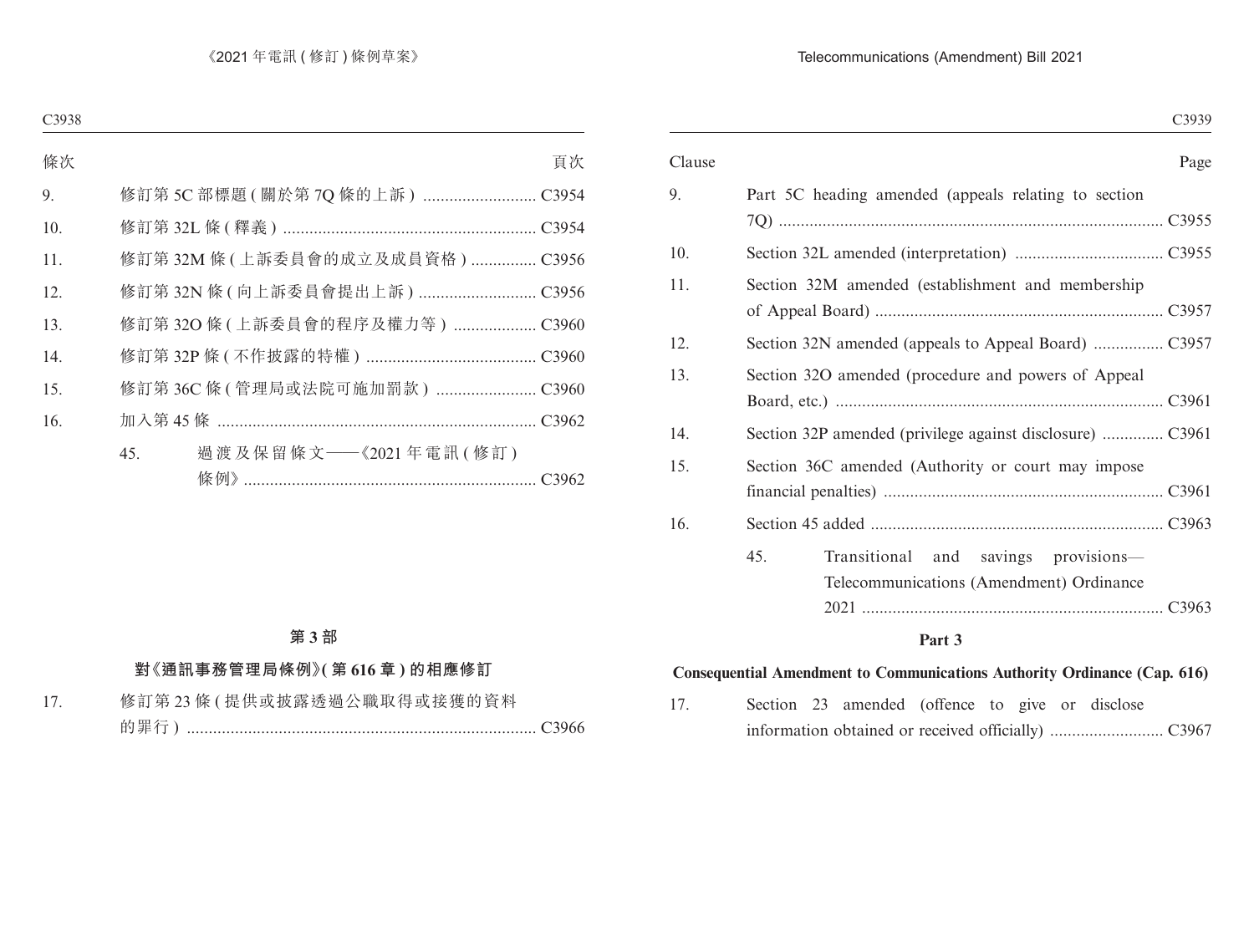# A BILL

# To

Amend the Telecommunications Ordinance to provide for non-carrier licences, requirements relating to work near underground telecommunications lines and related offences; to confine certain objectives of technical regulation to telecommunications matters; to cover new appeal subject matters; to make minor textual amendments; and to provide for related matters.

Enacted by the Legislative Council.

# **Part 1**

# **Preliminary**

#### **1. Short title and commencement**

- (1) This Ordinance may be cited as the Telecommunications (Amendment) Ordinance 2021.
- (2) This Ordinance comes into operation on a day to be appointed by the Secretary for Commerce and Economic Development by notice published in the Gazette.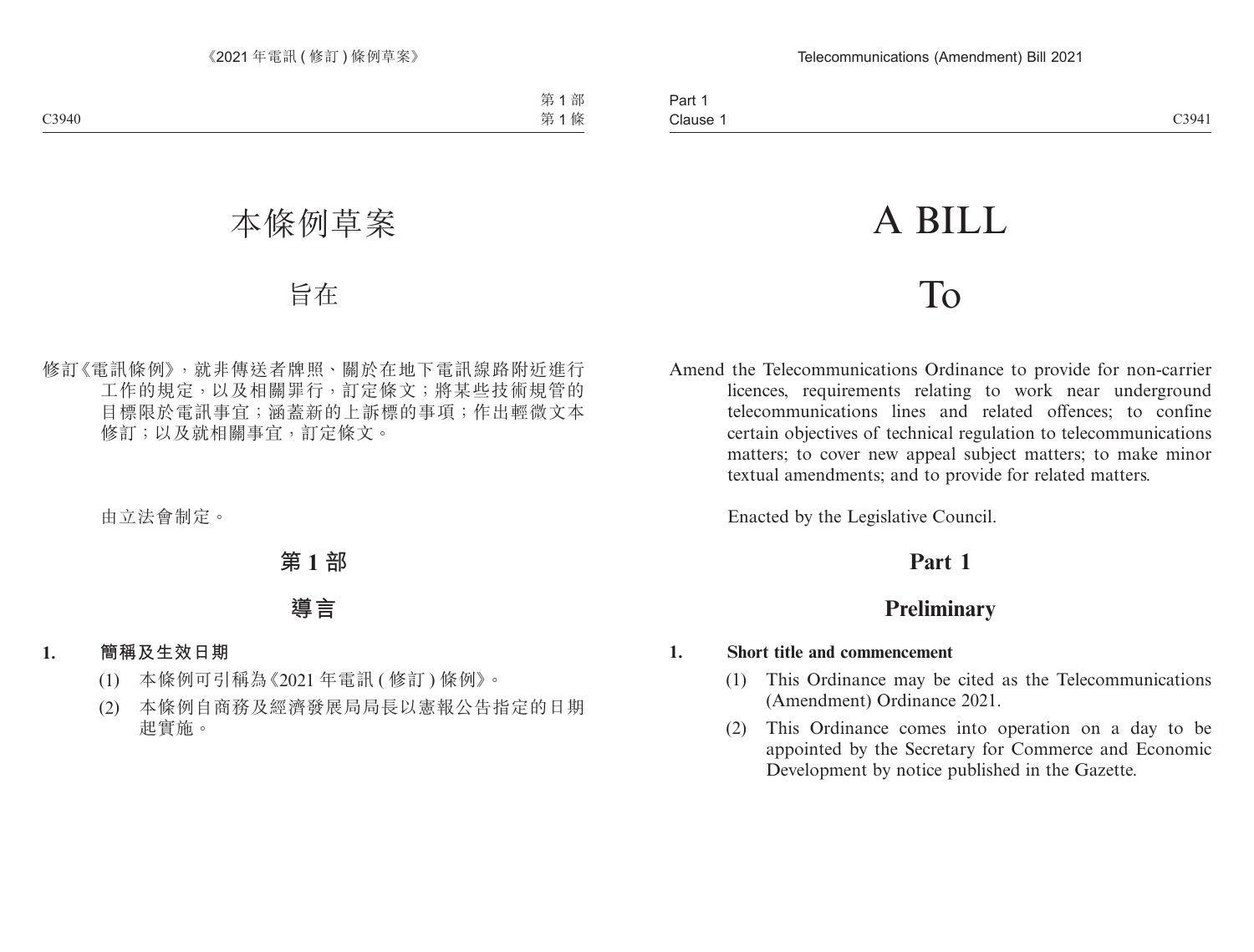Part 1 Clause 2 Clause 2 C3943

#### **2. Enactments amended**

The enactments specified in Parts 2 and 3 are amended as set out in those Parts.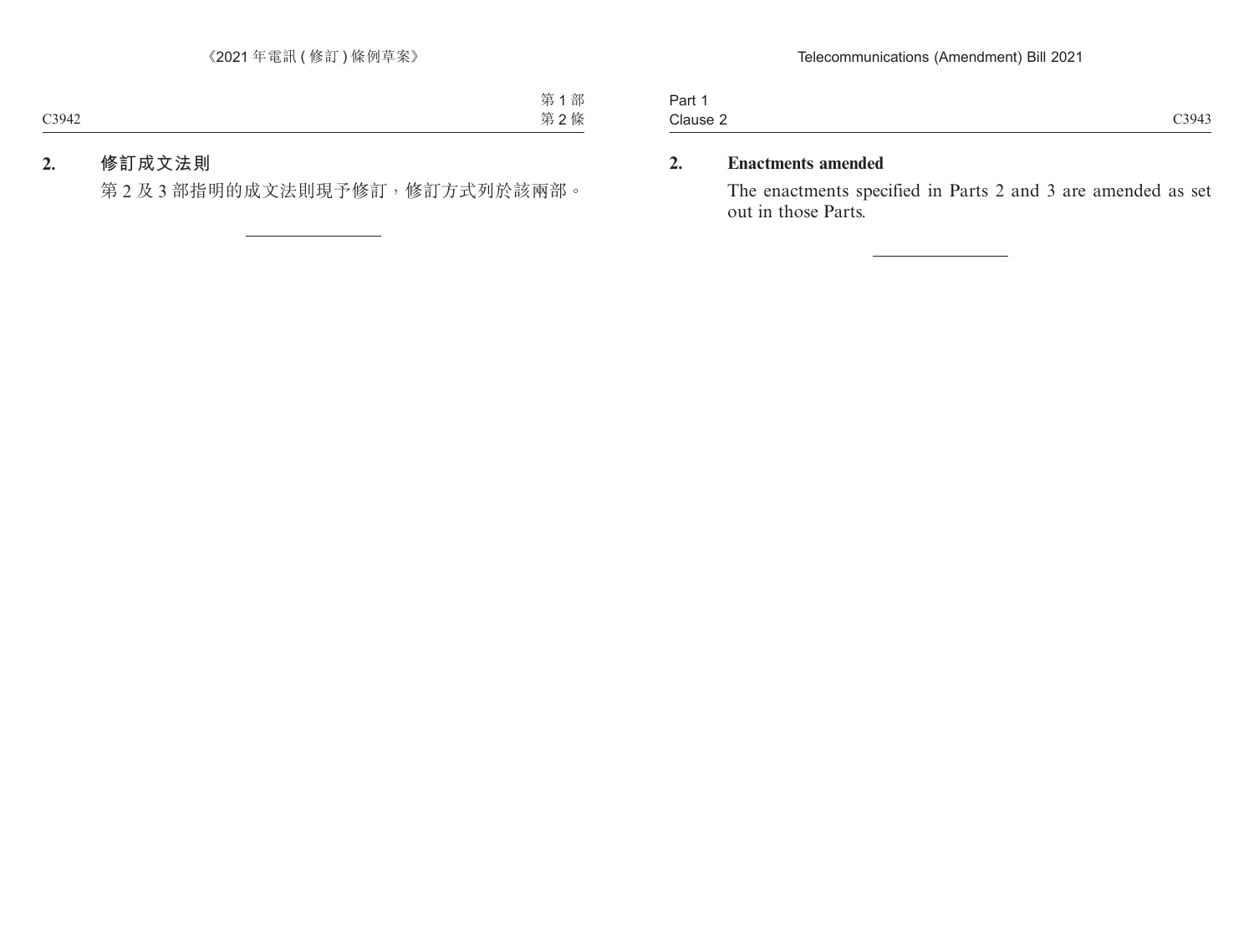### **Part 2**

### **Amendments to Telecommunications Ordinance (Cap. 106)**

#### **3. Section 2 amended (interpretation)**

Section 2(1)—

#### **Add in alphabetical order**

- "*operative guideline* (有效指引), in relation to an act or omission, means a guideline issued by the Authority under section 6D that is in force at the time of the act or omission;
- *underground telecommunications line* (地下電訊線路) means a telecommunications line located below ground level in any land that is not seabed;".

#### **4. Section 7AB added**

After section 7A—

#### **Add**

#### "**7AB. Non-carrier licences**

- (1) The Secretary may by notice published in the Gazette specify a licence as a non-carrier licence.
- (2) A notice published under subsection (1) is not subsidiary legislation.
- (3) In this section—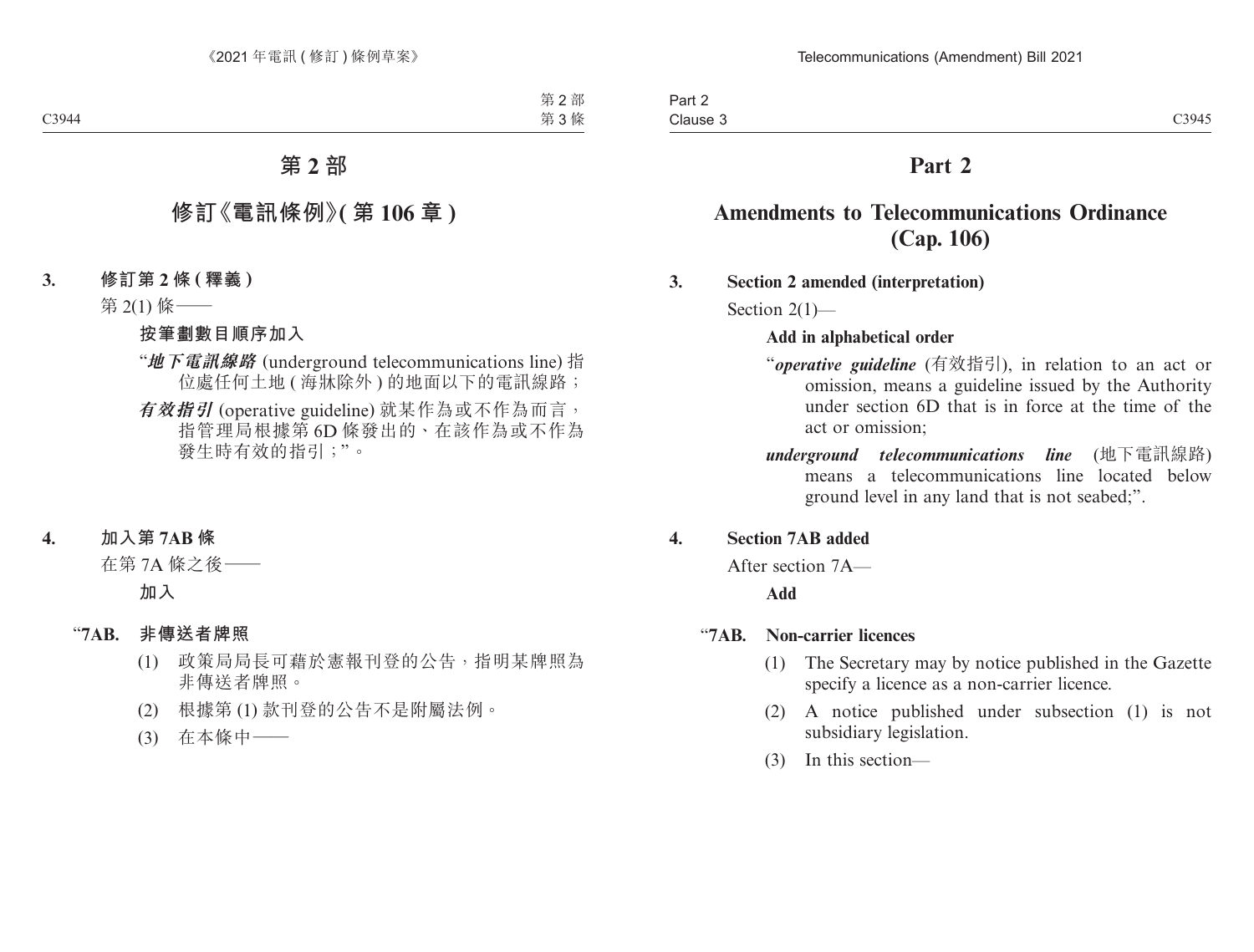| Part 2   |                 |
|----------|-----------------|
| Clause 5 | C3947<br>$\sim$ |

- *non-carrier licence* (非傳送者牌照) means a licence issued for the establishment or maintenance of a telecommunications network, or telecommunications system, for carrying communications between locations within Hong Kong to provide a restrictive telecommunications service;
- *restrictive telecommunications service* (受局限電訊服務) means a telecommunications service that is more restrictive, in terms of the geographical coverage, scope, scale or customer base of the service, than one authorized to be provided under a carrier licence.".

#### **5. Section 18A added**

After section 18—

**Add**

#### "1**8A. Requirements relating to work near underground telecommunications lines**

- (1) A person must not carry out, or cause or permit another to carry out, any work below ground level near an underground telecommunications line, unless the person takes, before the work begins, all reasonable steps to ascertain—
	- (a) whether any underground telecommunications line exists within or near the proposed work site; and
	- (b) if so—the alignment and depth of the line.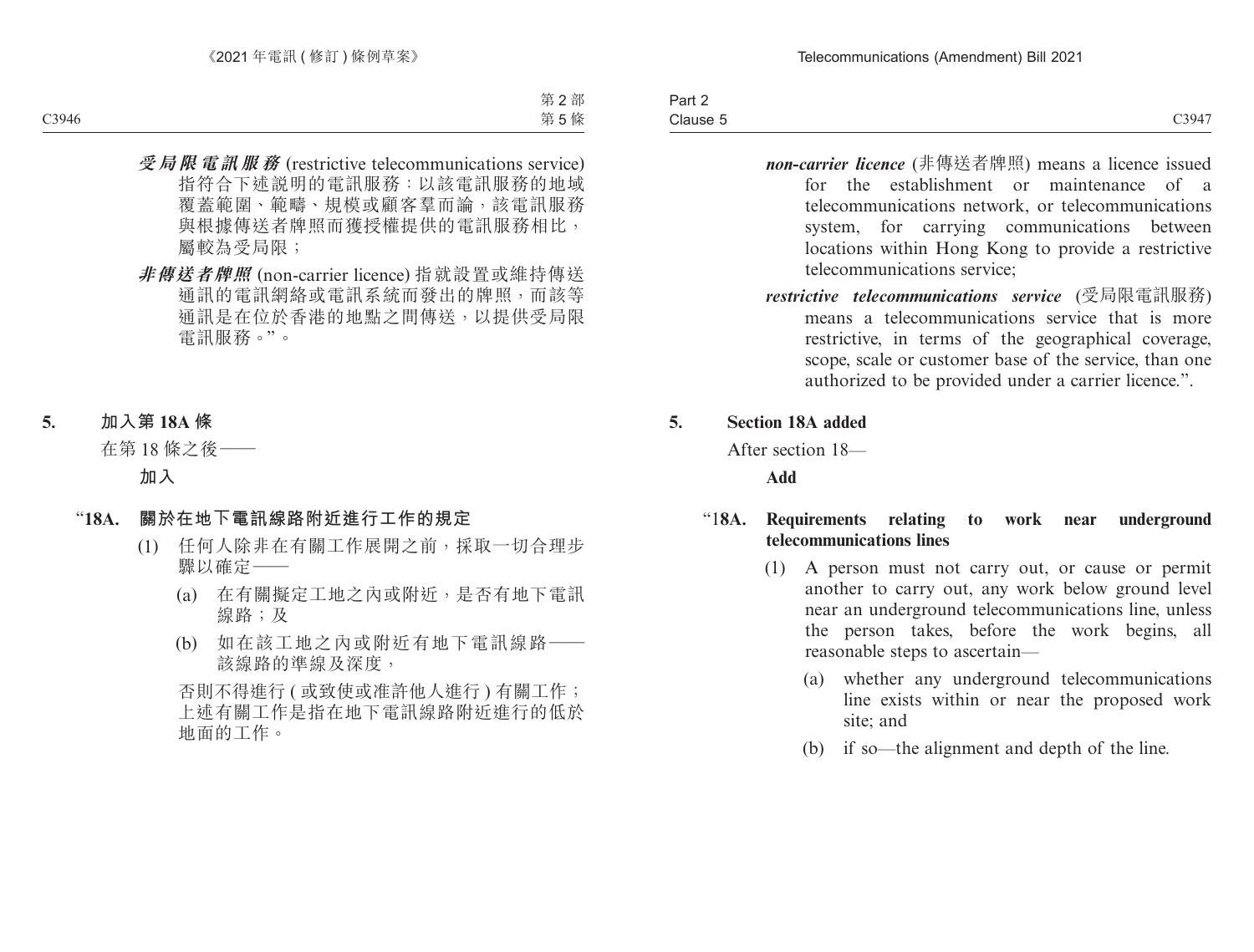Part 2 Clause 6  $\blacksquare$ Clause 6  $\blacksquare$ 

- (2) If a person carries out, or causes or permits another to carry out, any work below ground level at a work site within which, or near which, an underground telecommunications line exists, the person must ensure that all reasonable measures are taken to prevent—
	- (a) any damage to the line; or
	- (b) any interruption to a telecommunications service,

arising from the work.".

#### **6. Sections 22A and 22B added**

After section 22—

**Add**

#### "**22A. Contravention of section 18A an offence**

- (1) A person who contravenes section 18A(1) commits an offence and is liable on conviction to a fine at level 4 and to imprisonment for 6 months.
- (2) A person who contravenes section 18A(2) commits an offence and is liable on conviction—
	- (a) if the contravention results in an interruption to a telecommunications service—to a fine of \$200,000 and to imprisonment for 12 months; or
	- (b) in any other case—to a fine at level 4 and to imprisonment for 6 months,

and, in the case of a continuing offence, to a further fine of \$10,000 for every day during which the offence continues.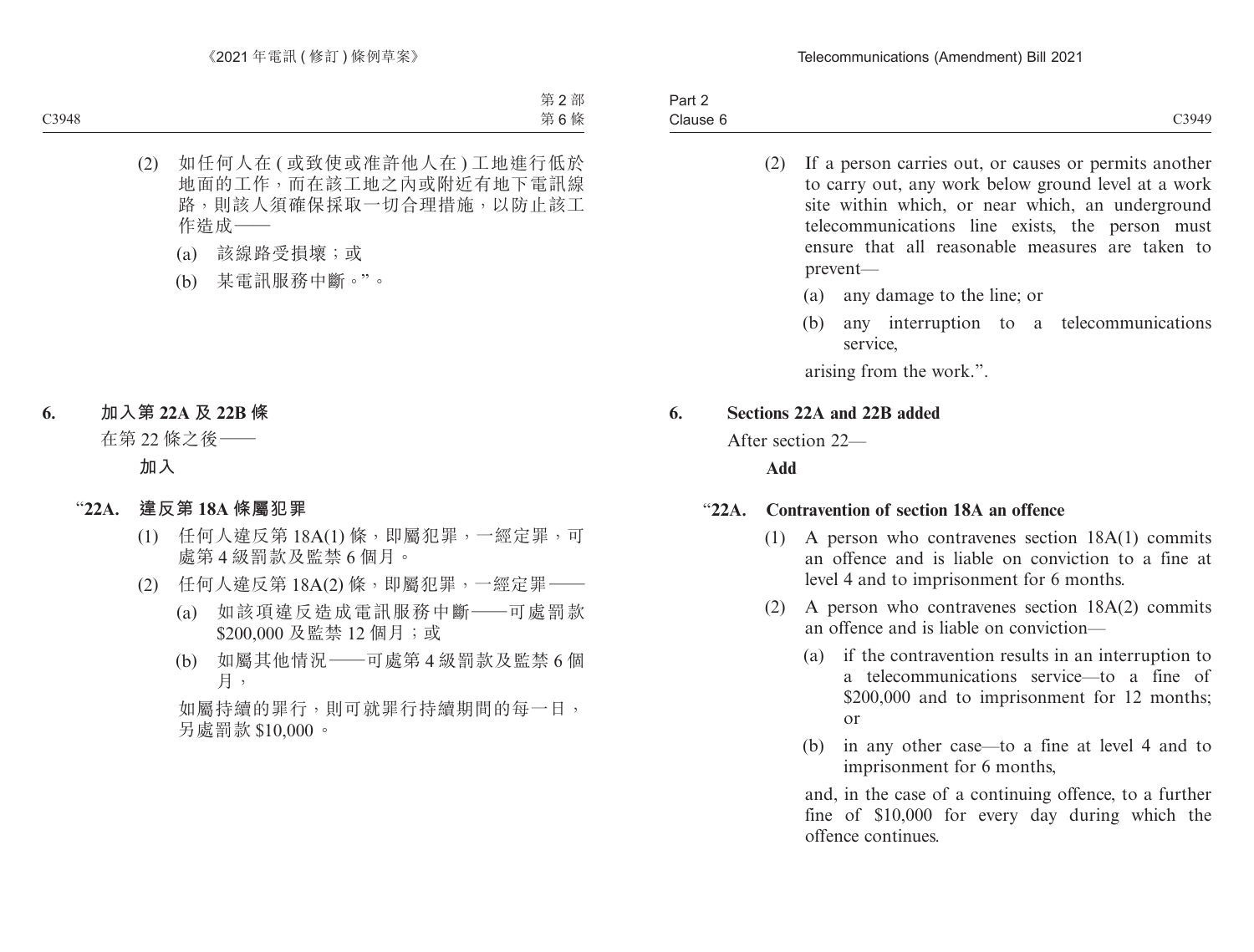- (3) In proceedings against a person for an offence under subsection (1), it is for the person to show that the person took, before the work began, all reasonable steps to ascertain—
	- (a) whether any underground telecommunications line existed at the time within or near the proposed work site; and
	- (b) if so—the alignment and depth of the line.
- (4) For the purposes of subsection (3), if the person shows that the person complied with an operative guideline relating to taking reasonable steps as referred to in section 18A(1), the person is taken to have shown that the person took all reasonable steps.
- (5) In proceedings against a person for an offence under subsection (2), it is a defence for the person to show that the person complied with an operative guideline relating to taking reasonable measures as referred to in section 18A(2).
- (6) Also, it is a defence for the person charged with an offence under subsection (2) to show that—
	- (a) the person took, before the work began, all reasonable steps for the purposes of section 18A(1); and
	- (b) any failure to take all reasonable measures for the purposes of section 18A(2) was due to reliance on information provided by the licensee authorized to place and maintain the underground telecommunications line concerned.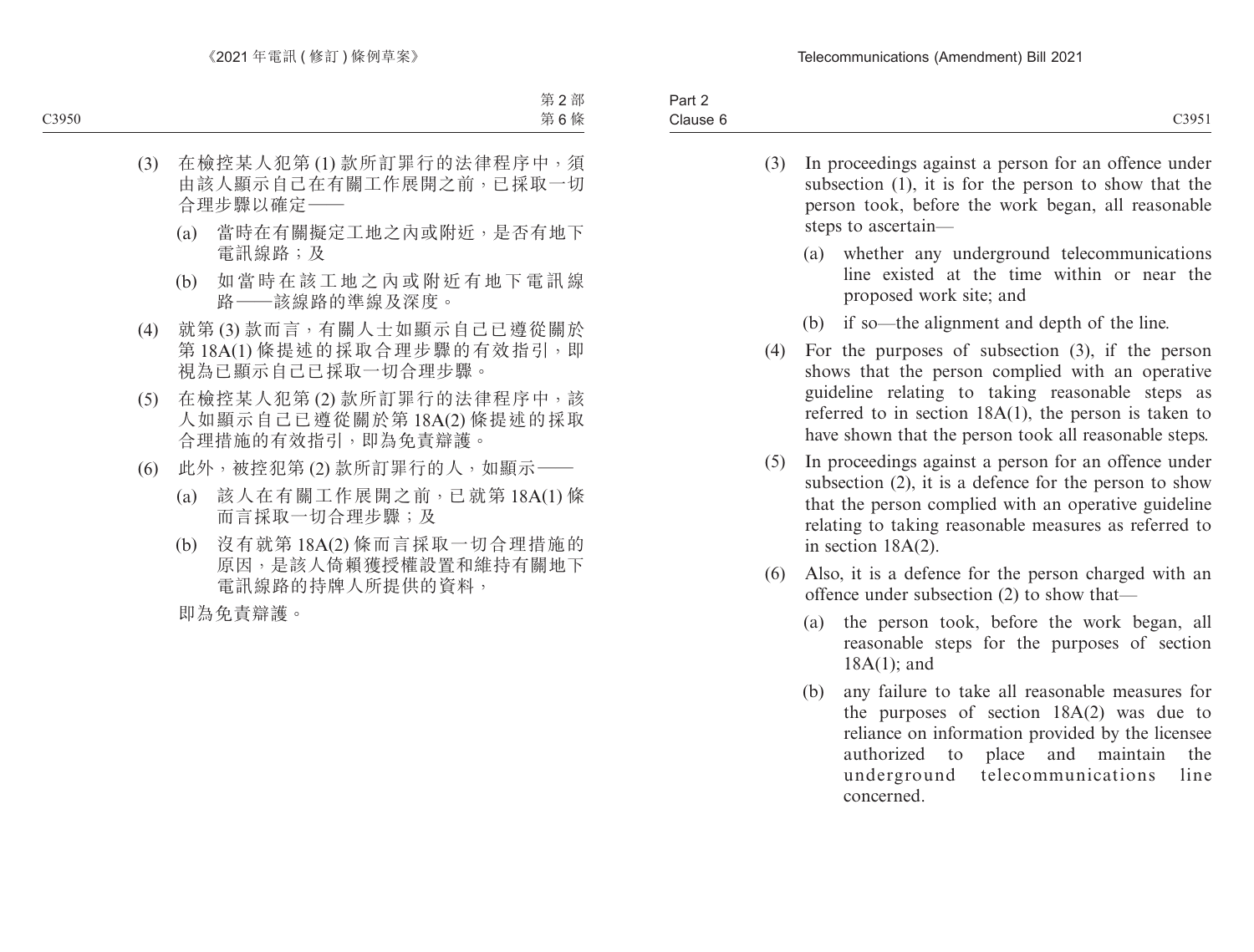#### **22B. Use of guidelines in criminal proceedings under section 22A**

- (1) This section applies in relation to criminal proceedings before a magistrate or a court in which a person is alleged to have committed an offence under section  $22A(1)$  or  $(2)$ .
- (2) A provision of an operative guideline that appears to the magistrate or the court to be relevant to the alleged offence is admissible in evidence in the proceedings.
- (3) Also, if—
	- (a) a provision of the operative guideline appears to the magistrate or the court to be relevant to a matter that the prosecution must prove in order to establish the offence; and
	- (b) the prosecution has proved that the person failed to comply with the provision at the relevant time,

the prosecution may rely on the failure as tending to prove the matter.

(4) However, subsection (3) does not apply if the person shows that, for the matter referred to in subsection (3)(a), a requirement alleged to have been contravened was complied with other than by complying with the provision of the operative guideline.".

#### **7. Section 32CA added**

Part 5, after section 32C—

**Add**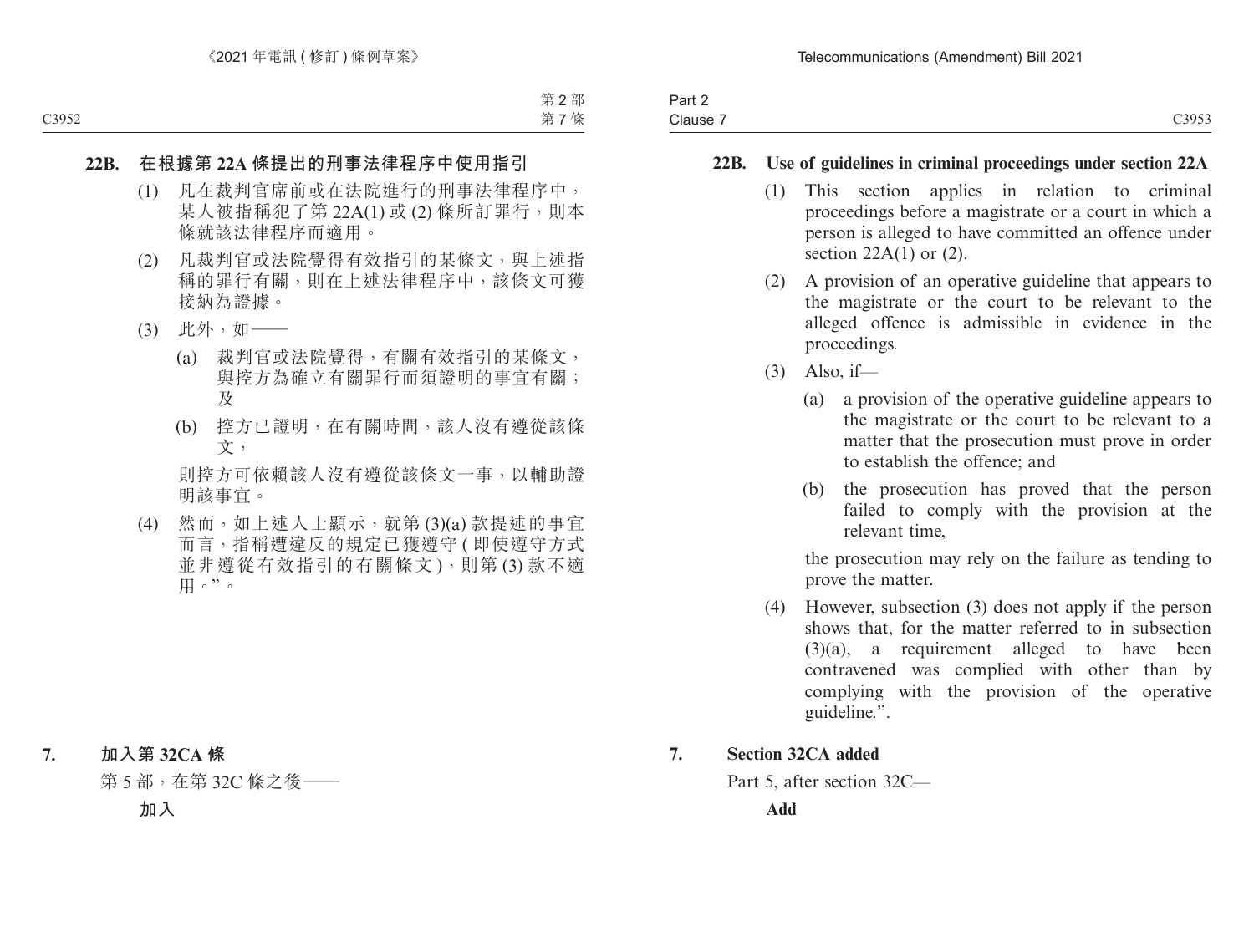| -<br>າ~~+<br>−arı ∠ |                                   |
|---------------------|-----------------------------------|
| Clause              | C3055<br>$\cup$ , $\cup$ , $\cup$ |

#### "**32CA. Burden of proof**

A person is taken to have shown a matter that needs to be shown under section 22A(3), (4), (5) or (6) or 22B(4) if—

- (a) there is sufficient evidence to raise an issue with respect to the matter; and
- (b) the contrary is not proved by the prosecution beyond reasonable doubt.".

#### **8. Section 32D amended (standards)**

(1) Section 32D(1)—

#### **Repeal paragraph (iii)**

#### **Substitute**

- "(iii) to control the level of non-ionizing electromagnetic radiation that is allowed to be emitted by telecommunications apparatus;".
- (2) Section 32D(1)(iv), after "standards"—

#### **Add**

"in respect of telecommunications functions".

#### **9. Part 5C heading amended (appeals relating to section 7Q)**

- Part 5C, heading—
	- **Repeal**

"**Relating to Section 7Q**".

#### **10. Section 32L amended (interpretation)**

(1) Section 32L, definition of *appeal*, after "32N(1)"— **Add** "or  $(1D)$ ".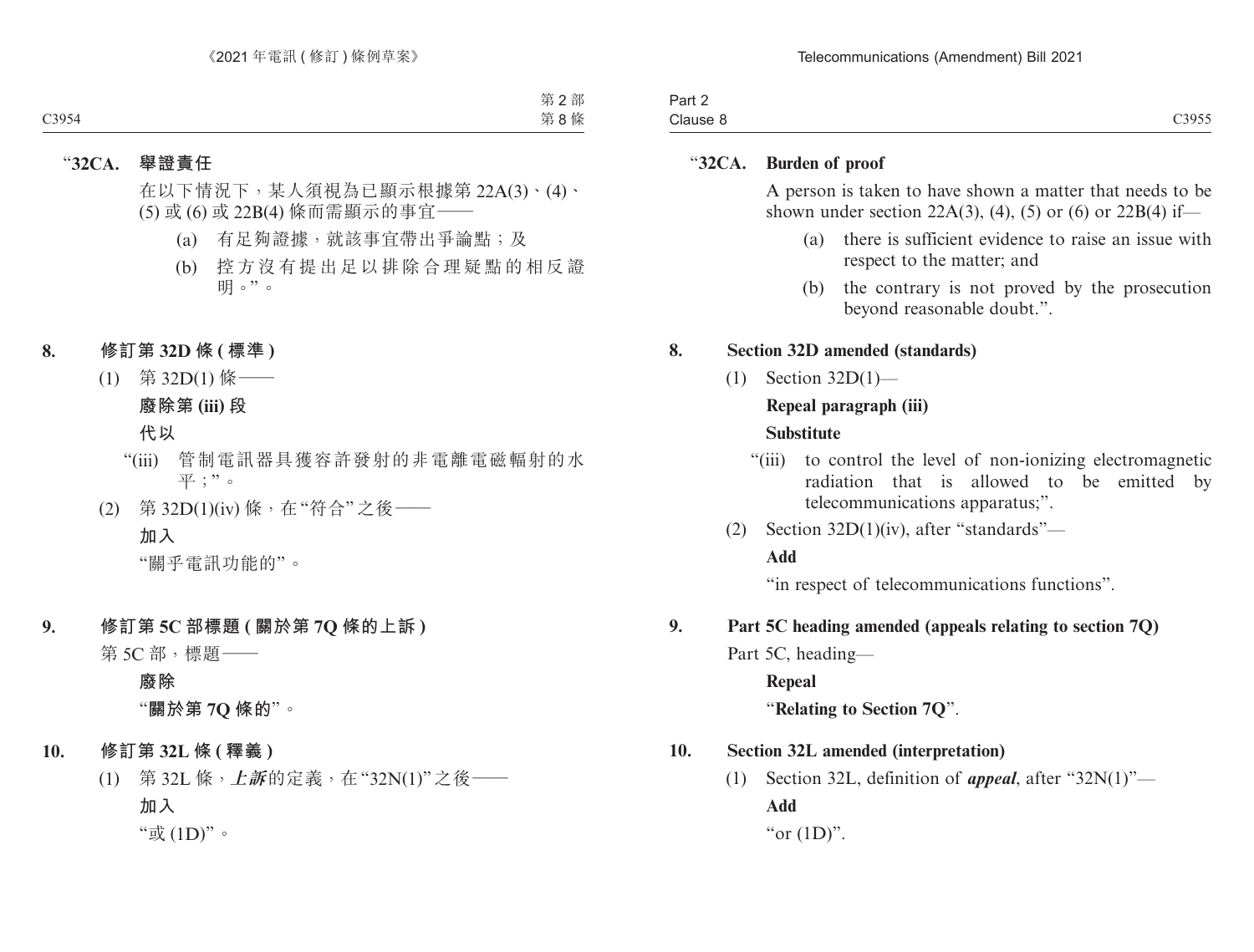| Part $\sim$ |                             |
|-------------|-----------------------------|
| Clause      | C3057<br>ーン<br>ັ<br>$    -$ |
|             |                             |

- (2) Section 32L, definition of *Appeal Board* **Repeal** "(Competition Provisions)".
- (3) Section 32L—

#### **Repeal the definition of** *appeal subject matter* **Substitute**

"*appeal subject matter* (標的事項) means the subject of an appeal;".

#### **11. Section 32M amended (establishment and membership of Appeal Board)**

(1) Section 32M, Chinese text, heading—

**Repeal** "**成立**"

#### **Substitute**

"**設立**".

(2) Section 32M—

**Repeal subsection (1)**

#### **Substitute**

"(1) An appeal board is established with the name "Telecommunications Appeal Board" in English and "電訊上訴委員會" in Chinese.".

#### **12. Section 32N amended (appeals to Appeal Board)**

Before section 32N(2)—

**Add**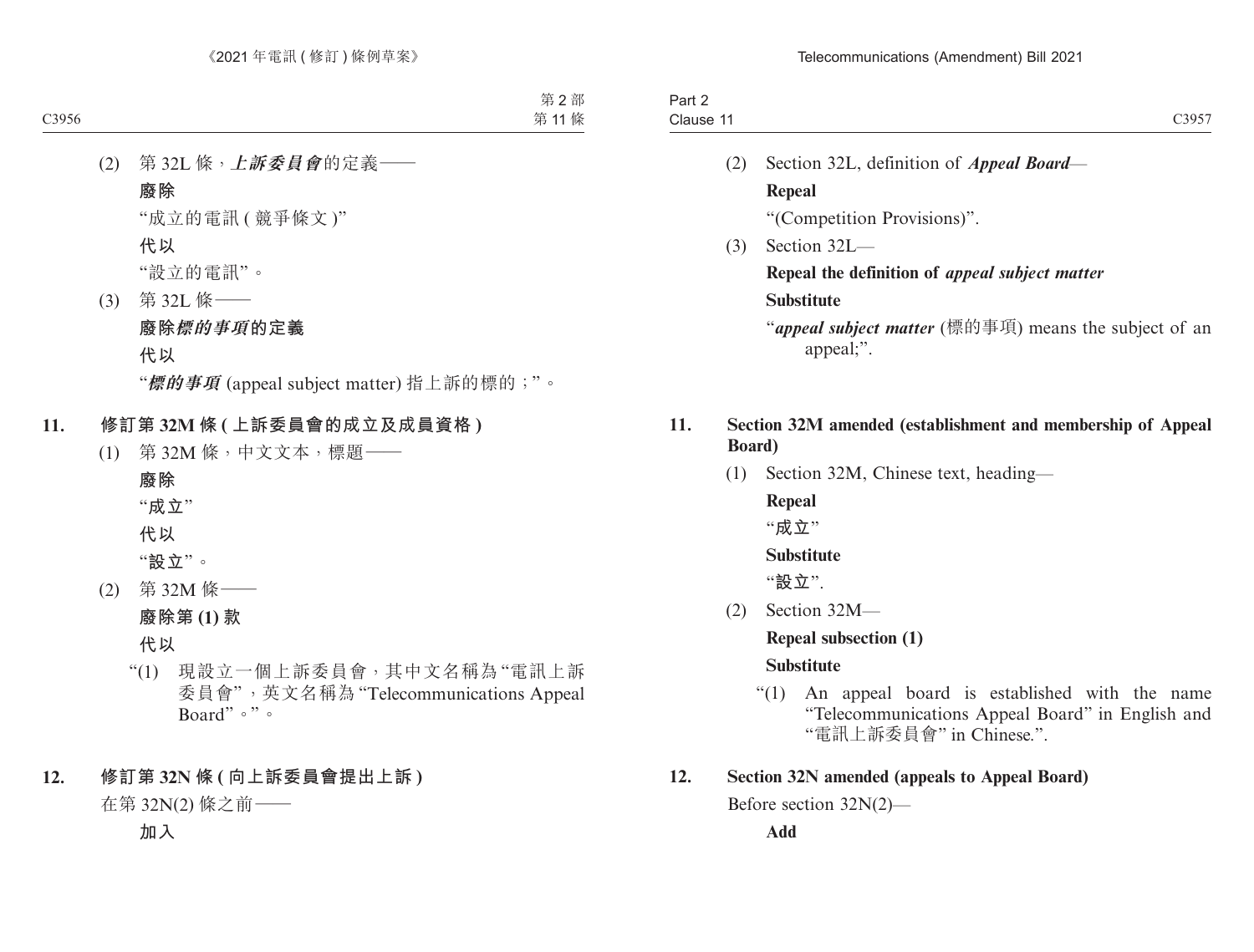- " $(1D)$  Also, a person aggrieved by—
	- (a) a decision of the Authority to refuse to issue under section 7(5) a licence other than an exclusive licence;
	- (b) a decision of the Authority to refuse to consent under section 7F(3) to the combining of telecommunications services;
	- (c) a decision of the Authority to revoke under section  $32K(2)$  a certificate of competency;
	- (d) a decision of the Authority to suspend or revoke under section  $32K(5)$  an authority to operate;
	- (e) a decision of the authority concerned to cancel, withdraw or suspend under section 34(4) a licence, permit, permission or consent;
	- (f) a determination of the Authority under section 36A(1) on the terms and conditions of interconnection;
	- (g) a direction by the Authority under section 36AA(1) to coordinate and cooperate;
	- (h) a direction by the Authority under section  $36B(1);$
	- (i) a requirement by the Authority under section  $36C(1)$  or (2) to pay a financial penalty; or
	- (j) a requirement by the Authority under section 36C(3A) to disclose information or publish corrective advertisements,

may appeal to the Appeal Board against the decision, determination, direction or requirement.".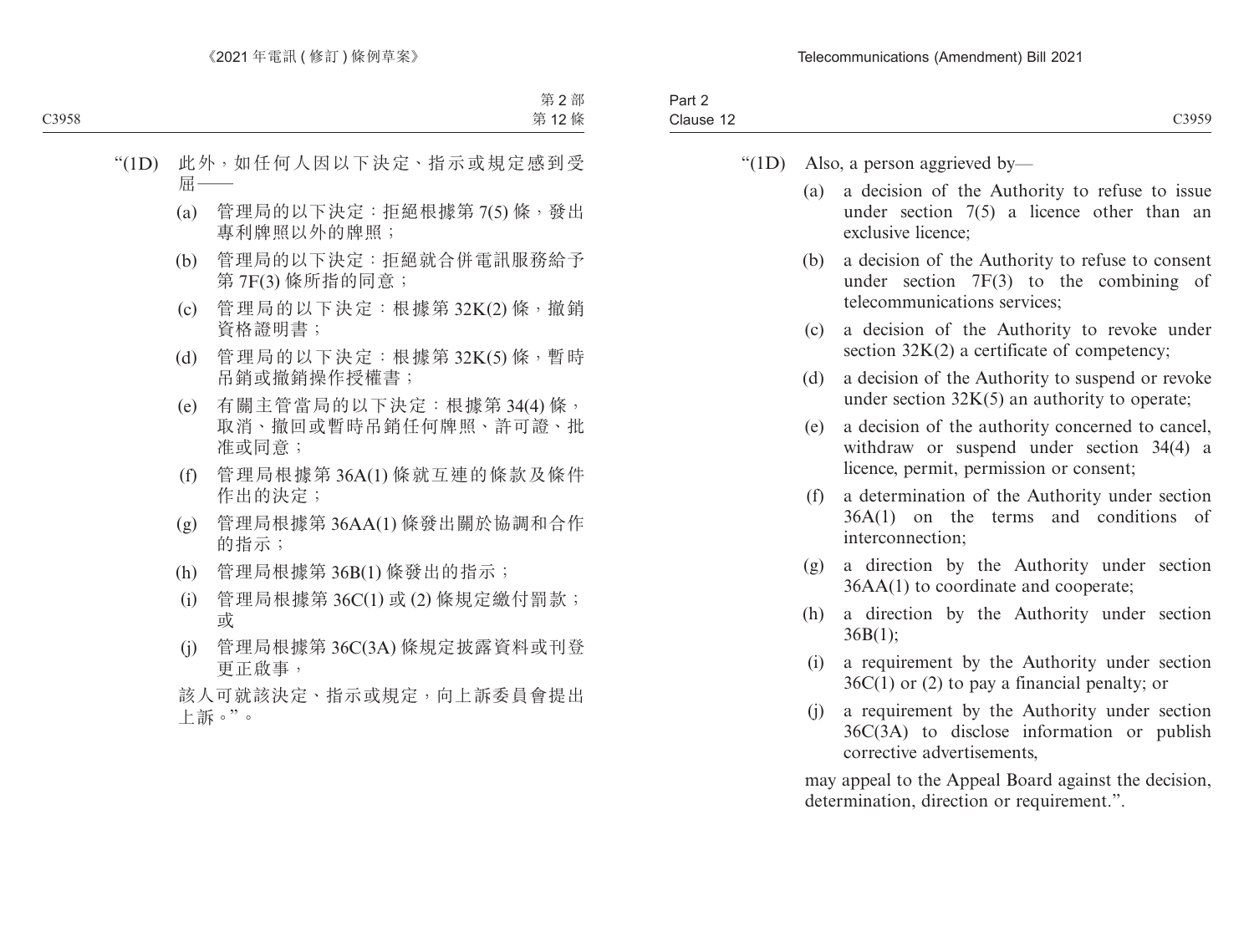| Part 2    |       |
|-----------|-------|
| Clause 13 | C3961 |

#### **13. Section 32O amended (procedure and powers of Appeal Board, etc.)**

Section 32O(2)—

#### **Repeal**

"at any time before the opinion, determination, direction, decision, sanction or remedy referred to in section 32N(1)"

#### **Substitute**

"or the authority concerned at any time before the opinion, determination, direction, decision, sanction, remedy or requirement referred to in section 32N(1) or  $(1D)$ ".

#### **14. Section 32P amended (privilege against disclosure)**

Section 32P, after "Authority"—

#### **Add**

"(or the authority concerned)".

#### **15. Section 36C amended (Authority or court may impose financial penalties)**

Section 36C(3A)(b), Chinese text—

#### **Repeal**

"啓示" (wherever appearing)

#### **Substitute**

"啟事".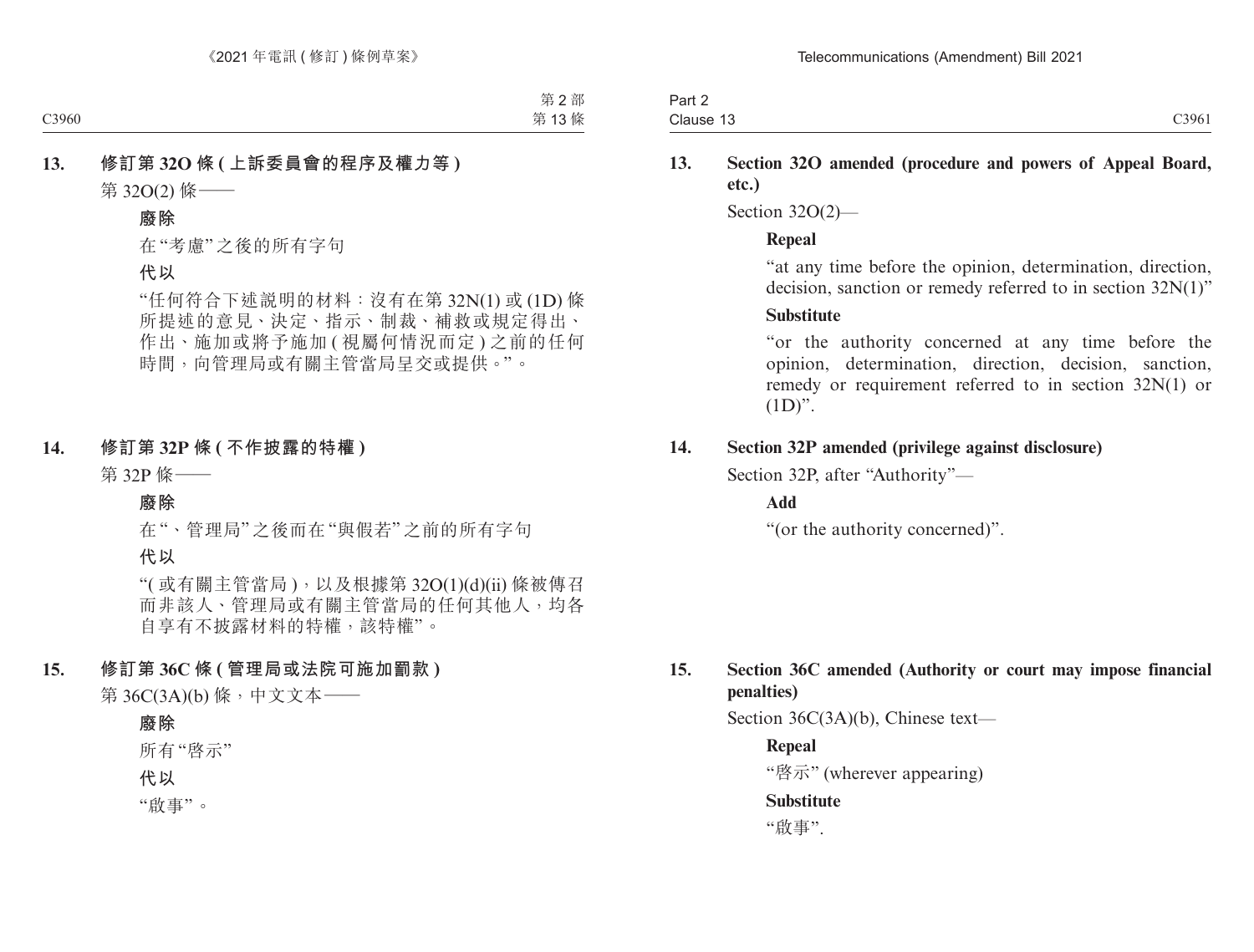| <b>STATES OF ALL AND STATES</b><br>$\sim$<br>Part 2 |       |
|-----------------------------------------------------|-------|
| Clause 16                                           | C3963 |

#### **16. Section 45 added**

After section 44—

**Add**

#### "**45. Transitional and savings provisions—Telecommunications (Amendment) Ordinance 2021**

- (1) An act or thing that—
	- (a) has been done before the commencement date in the exercise of a power, or performance of a function or duty, by the former Appeal Board under the pre-amended Ordinance; and
	- (b) is in force immediately before the commencement date,

continues to be in force on or after the commencement date as if the 2021 Amending Ordinance had not been enacted.

- (2) An appeal that is pending immediately before the commencement date is to be dealt with by the new Appeal Board under this Ordinance as amended by the 2021 Amending Ordinance on or after the commencement date.
- (3) Section 32N(1D) applies only in relation to a decision, determination or requirement made, or a direction issued, on or after the commencement date.
- (4) In this section—
- *2021 Amending Ordinance* (《2021年修訂條例》) means the Telecommunications (Amendment) Ordinance 2021 ( of 2021);
- *commencement date* (生效日期) means the date on which the 2021 Amending Ordinance comes into operation;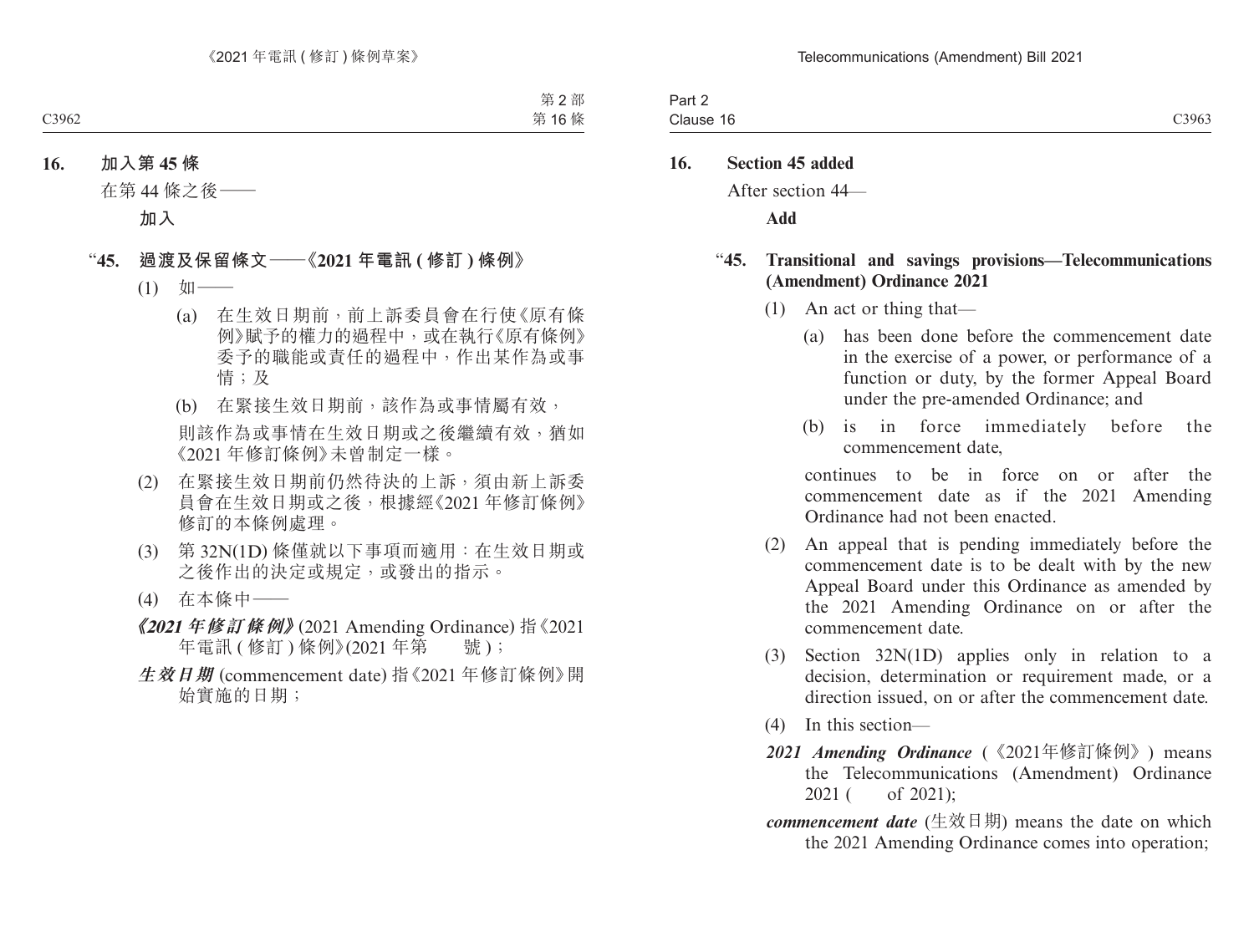| -<br>Part $\geq$        |       |
|-------------------------|-------|
| Clause<br>. .<br>$\sim$ | C3965 |

- *former Appeal Board* (前上訴委員會) means the Appeal Board as defined by section 32L of the pre-amended Ordinance;
- *new Appeal Board* (新上訴委員會) means the Appeal Board as defined by section 32L as amended by the 2021 Amending Ordinance;
- *pre-amended Ordinance* (《原有條例》) means this Ordinance as in force immediately before the commencement date.".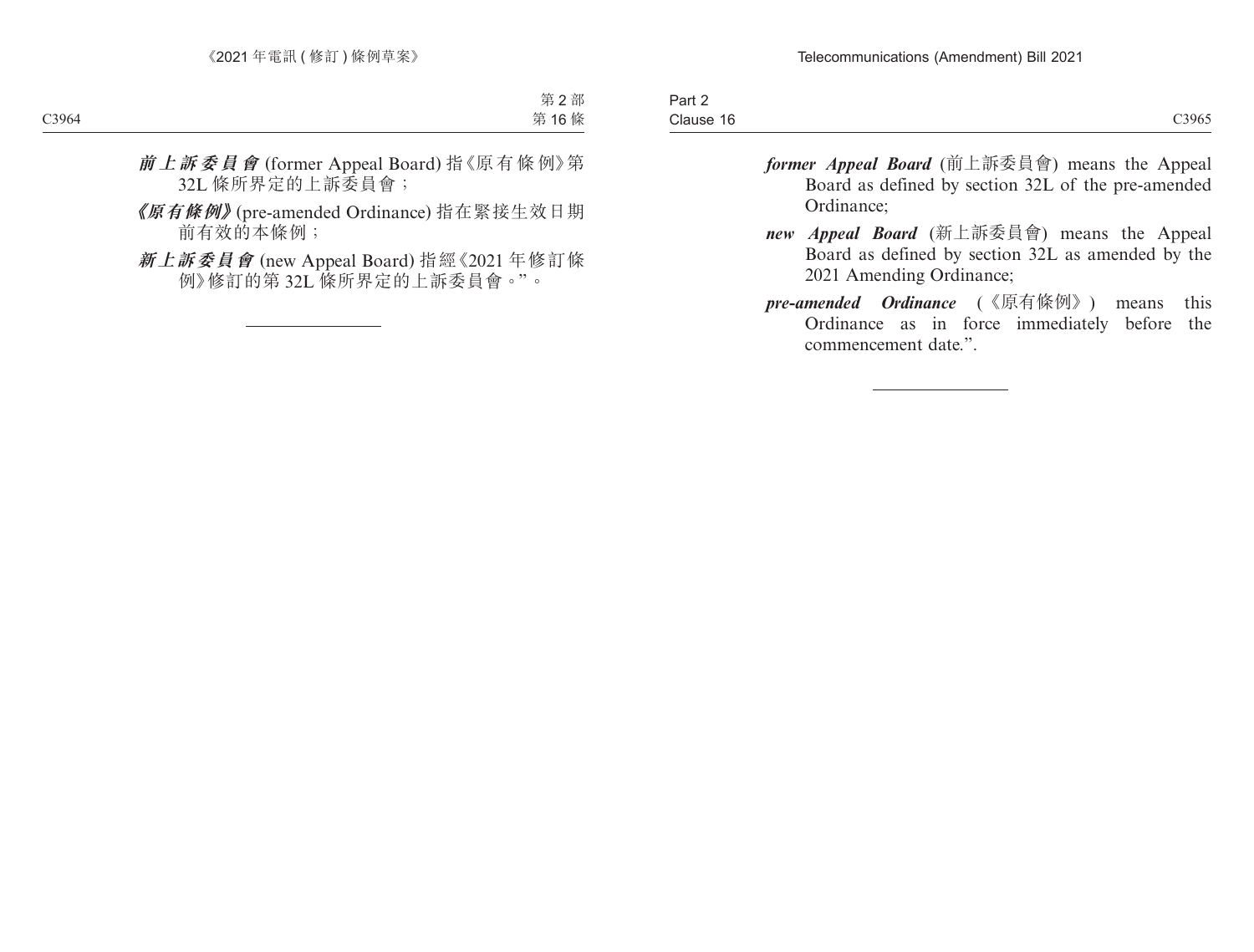# **Part 3**

# **Consequential Amendment to Communications Authority Ordinance (Cap. 616)**

**17. Section 23 amended (offence to give or disclose information obtained or received officially)**

Section 23(5), definition of *court*—

#### **Repeal**

"(Competition Provisions)".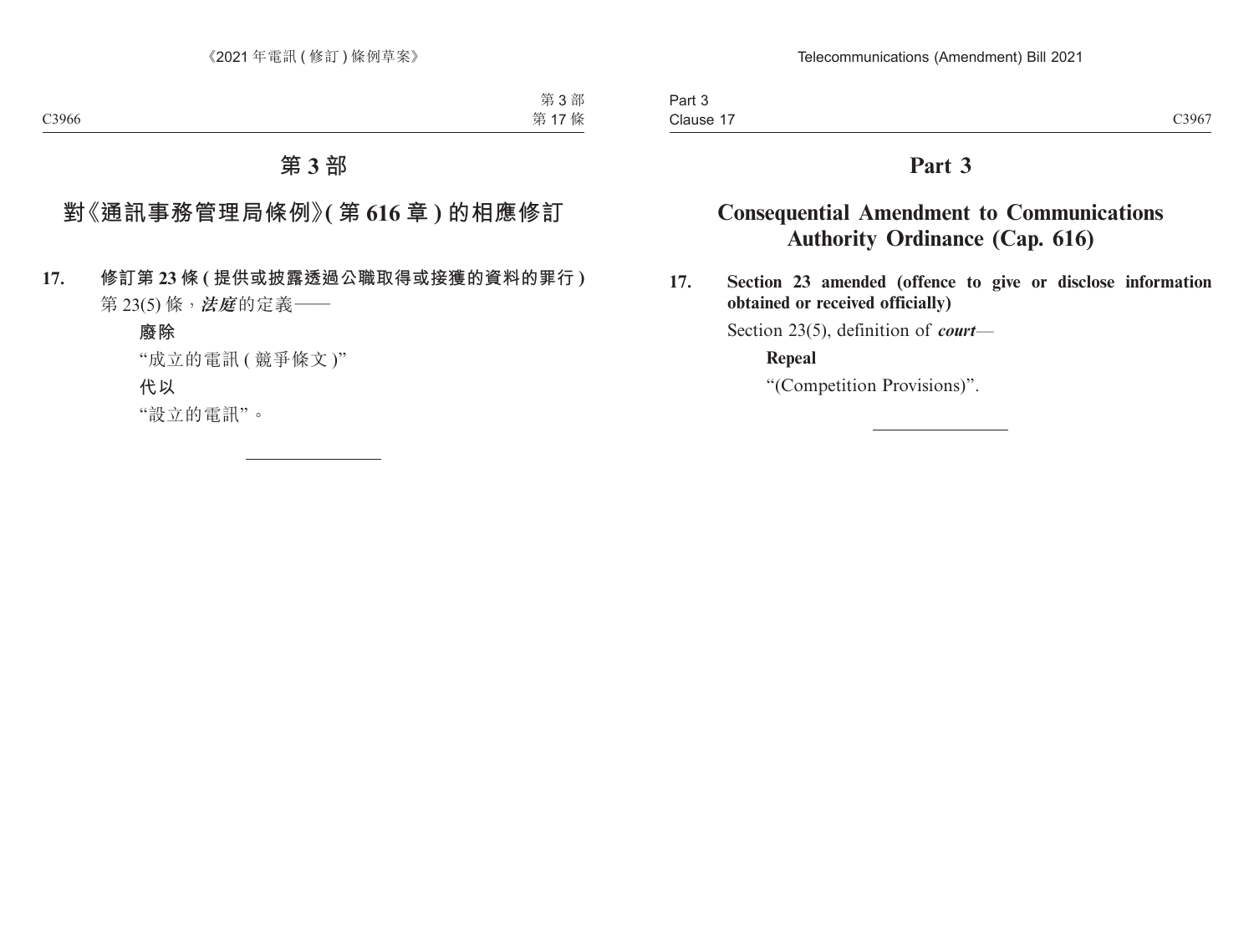#### **Explanatory Memorandum**

The objects of this Bill are to amend the Telecommunications Ordinance (Cap. 106) (*Ordinance*) to provide for non-carrier licences, requirements relating to work near underground telecommunications lines and related offences, to confine certain objectives of technical regulation to telecommunications matters, to cover new appeal subject matters, to make minor textual amendments, and to provide for related matters.

2. The Bill is divided into 3 Parts.

#### **Part 1—Preliminary**

3. Clause 1 sets out the short title and provides for commencement.

#### **Part 2—Amendments to the Ordinance**

- 4. Clause 3 adds the definitions of *operative guideline* and *underground telecommunications line* to section 2(1) of the Ordinance, which are necessary for the interpretation of the amendments to the Ordinance.
- 5. Clause 4 adds a new section 7AB to the Ordinance to empower the Secretary who is appointed by the Chief Executive for administering the Ordinance to specify a licence as a noncarrier licence.
- 6. Clause 5 adds a new section 18A to the Ordinance to provide for the requirements relating to work near underground telecommunications lines.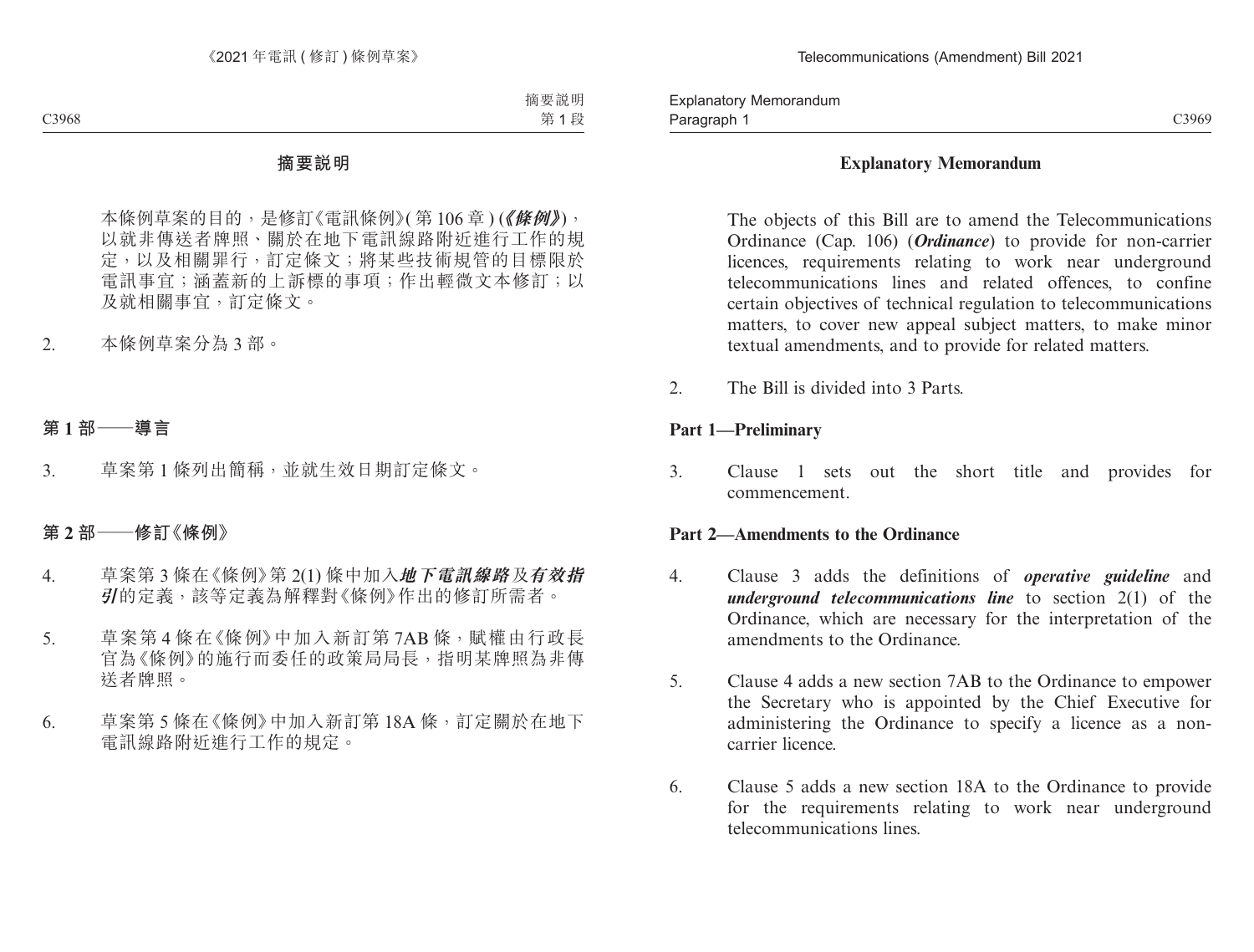Paragraph 7 and 2007 C3971 Explanatory Memorandum Paragraph 7

- 7. Clause 6 adds a new section 22A to the Ordinance to make it an offence for contravening the new section 18A of the Ordinance and to provide for the defences for the contravention. It also adds a new section 22B to the Ordinance to provide for the use of guidelines in criminal proceedings under the new section 22A of the Ordinance.
- 8. Clause 7 adds a new section 32CA to the Ordinance to make it clear that the evidential burden applies to the showing of a matter by a person under certain provisions in the new sections 22A and 22B of the Ordinance.
- 9. Clause 8 amends section 32D of the Ordinance to confine certain objectives of technical regulation to telecommunications matters.
- 10. Clause 11 amends section 32M of the Ordinance to change the name of the appeal board established under that section (*Appeal Board*).
- 11. Clause 12 amends section 32N of the Ordinance to cover new subject matters against which a person may appeal to the Appeal Board.
- 12. Clauses 13 and 14 amend sections 32O and 32P of the Ordinance respectively consequential to the amendment made by clause 12.
- 13. Clause 15 contains minor textual amendments to the Chinese text of section 36C of the Ordinance.